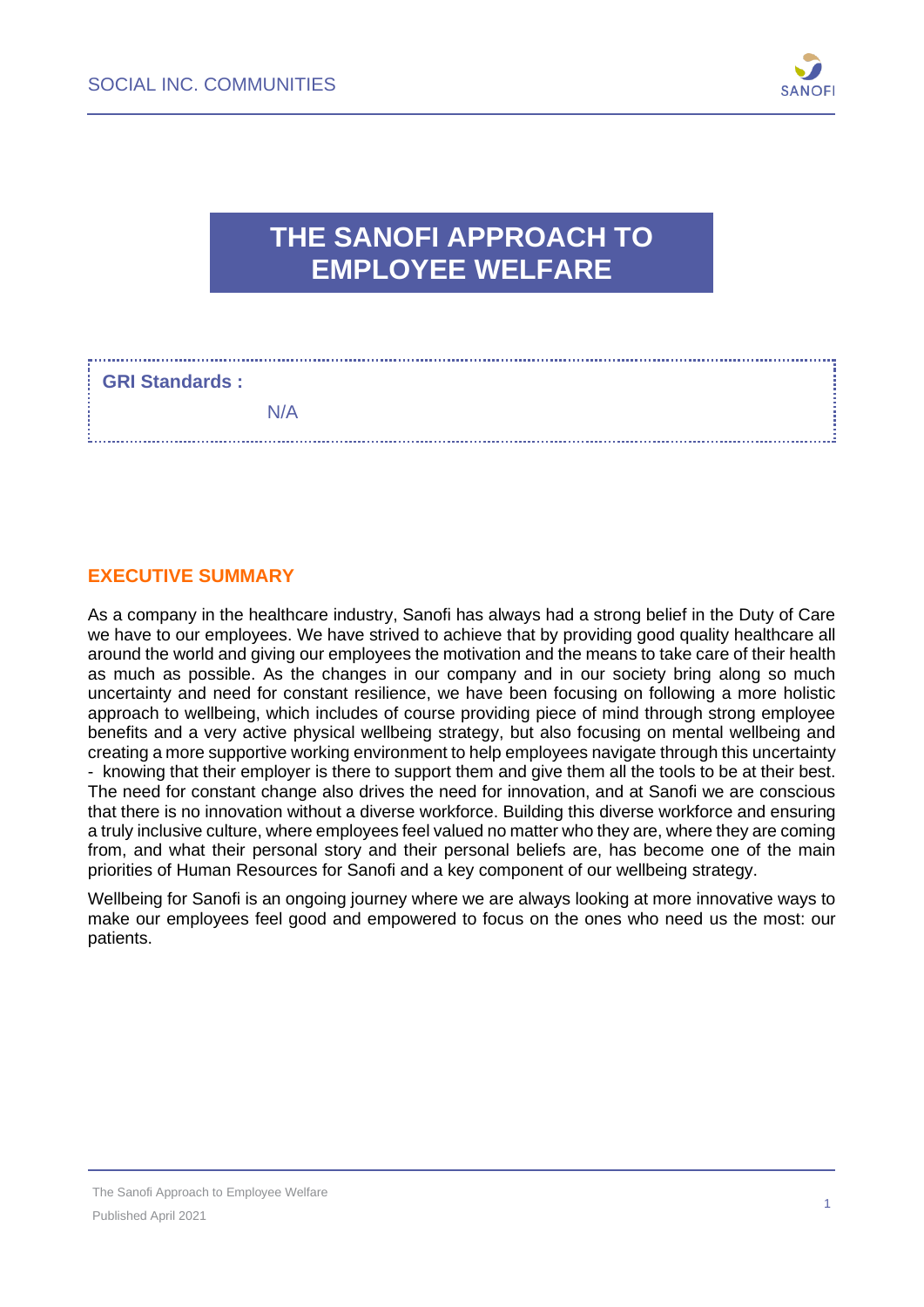# **TABLE OF CONTENTS**

| 1. PROVIDING PEACE OF MIND THROUGH STRONG EMPLOYEE BENEFITS3        |
|---------------------------------------------------------------------|
|                                                                     |
|                                                                     |
| 1.3. BEING THERE FOR OUR EMPLOYEES IN CASE OF CRITICAL LIFE EVENTS5 |
| 1.4. PROVIDING ACCESS TO HIGH QUALITY & LOW-COST PENSION            |
| 2. SUPPORTING THE MENTAL WELLBEING OF OUR EMPLOYEES  6              |
|                                                                     |
|                                                                     |
|                                                                     |
| 3. SUPPORTING THE PHYSICAL WELLBEING OF OUR EMPLOYEES 8             |
|                                                                     |
|                                                                     |
|                                                                     |
|                                                                     |
|                                                                     |
|                                                                     |
|                                                                     |
| 4.3. BUILDING A DIVERSE AND INCLUSIVE CULTURE FOR OUR EMPLOYEES 9   |
| 4.4. ALLOWING FOR FLEXIBLE WORKING CONDITIONS TO MEET OUR           |

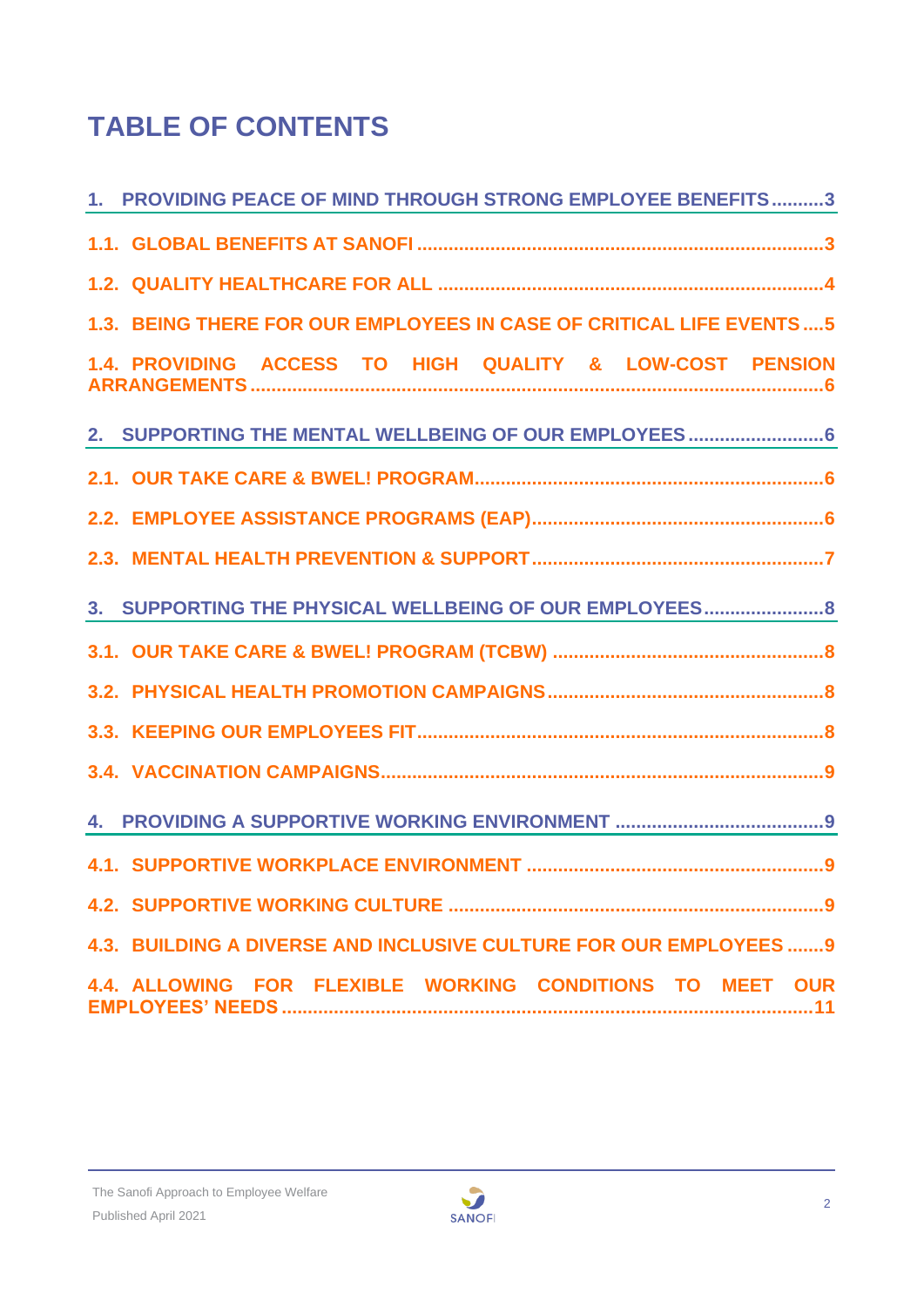# <span id="page-2-0"></span>**1. PROVIDING PEACE OF MIND THROUGH STRONG EMPLOYEE BENEFITS**

Our benefits package worldwide is designed to be competitive and meet the Sanofi minimum standards in terms of employee protection so that our employees feel safe and taken care of while working for Sanofi.

# <span id="page-2-1"></span>**1.1. GLOBAL BENEFITS AT SANOFI**

#### **1.1.1. The Sanofi Approach & Values**

The **Sanofi approach to Benefits** is focusing on 4 core values:



#### **1.1.2. Protection Against Unforeseen Events**

As a company in the healthcare industry, Sanofi has a strong belief in the Duty of Care we have to our employees, being there for our employees when they need it the most. We ensure that our employees around the world have access to quality healthcare and are covered in case of unfortunate life events such as death and disability.

#### **1.1.3. Financial Wellness**

Financial wellness at Sanofi covers a broad range of financial aspects of an employee's lifecycle. Solutions may vary in each country based on market practice and needs. As an employer of choice, we:

- ensure that our employees benefit from our global purchasing power in the benefits they receive;
- ensure that our employees have their future secured through high-quality well-designed savings arrangements;

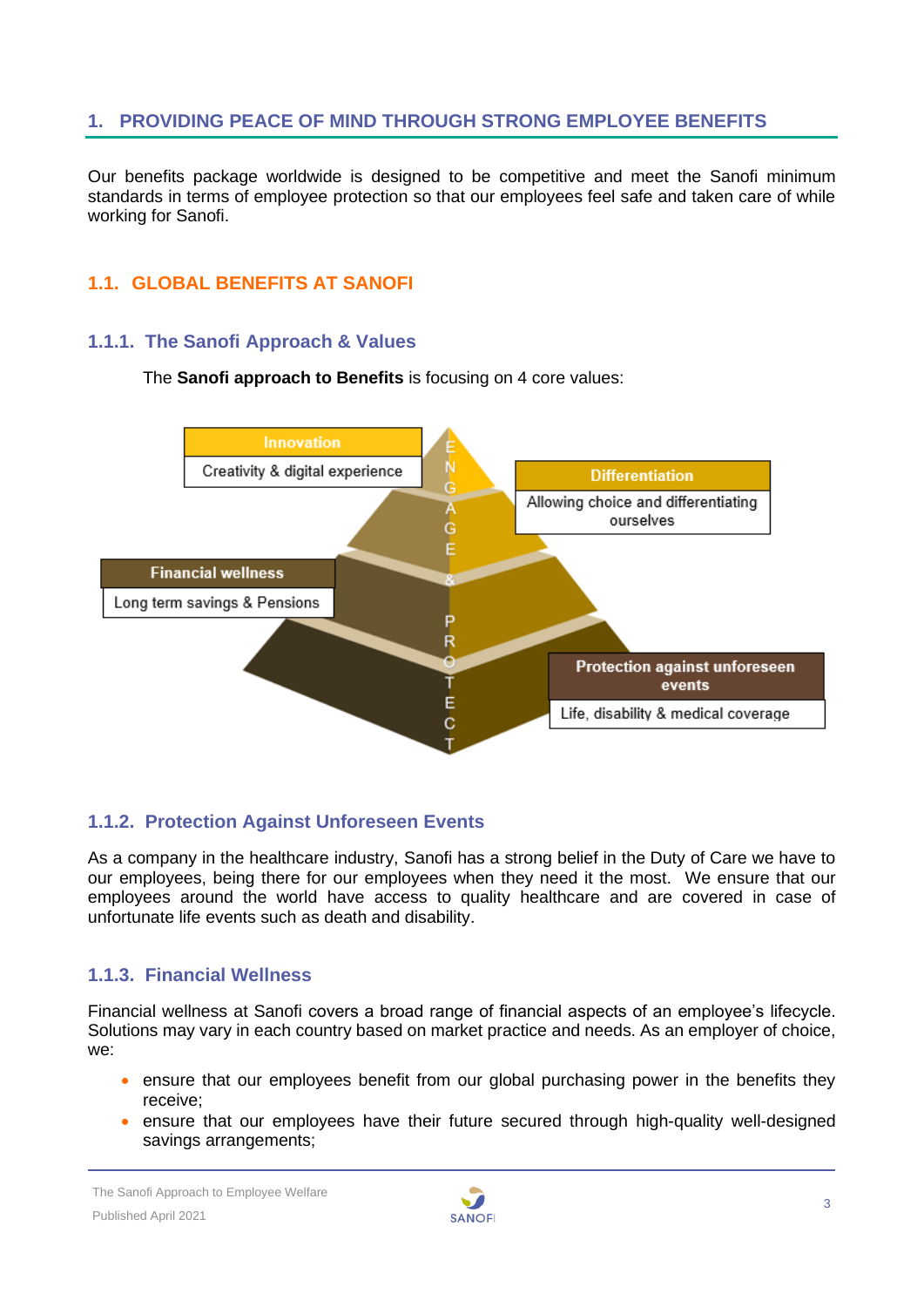• empower our employees to plan for their retirement and their long-term financial projects.

# **1.1.4. Differentiation**

We embrace being different and our benefits reflect that more and more through allowing choice and flexibility for our employees to select benefits appropriate for their personal needs. Even in countries where flexible benefits are not prevalent or not easy to implement, simple choices, such as the option to upgrade a medical plan at employee cost or to choose a car allowance instead of a company car can make a huge difference in our employees' lives and are strongly encouraged as part of our global quidelines.

#### **1.1.5. Innovation**

- Benefits have developed over the years to encompass much broader items and concepts than just employee benefits insurances and pensions. As an employer of choice, we want to be at the top of the market of new concepts and welcome innovation and exchange of ideas between our teams locally and globally to learn about new trends in the different markets and about what truly matters to the employees and could help us differentiate;
- Our digital benefits strategy is at present locally driven based on market practice and needs. Within our ambitious global digital agenda, we plan to develop a more global digital strategy which should fit with our delivery model which will be globally scalable, efficient, and employee experience focused.

#### <span id="page-3-0"></span>**1.2. QUALITY HEALTHCARE FOR ALL**

In the design of medical benefits, the following principles apply:

#### **1.2.1. Level of Coverage**

In every country around the world, Sanofi makes sure that all the employees, whether on temporary or permanent contract, whether full time or part time, are well covered in case of health issues. The same applies to employees' dependents (typically partner and children) who can benefit from the Sanofi coverage if the employee chooses to enroll them. This is in particular the case when an employee needs to be hospitalized or suffers from a critical illness – unless the State provides sufficient coverage with access to recognized Hospitals, we always ensure that our medical coverage supplements it sufficiently.

In addition to medical coverage itself, we always ensure that employees have access to reasonable paid illness leave so that they can take the time they need to heal without having to worry about their financial situation.

#### **1.2.2. New Employees and New Contracts**

For new employees and new contracts, whenever legally and technically possible, we ensure that there are no exclusions in our benefits for pre-existing conditions, in particular:

• No exclusions for conditions such as HIV, chronic conditions, pandemics, congenital defects, suicide, terrorism or war risks;

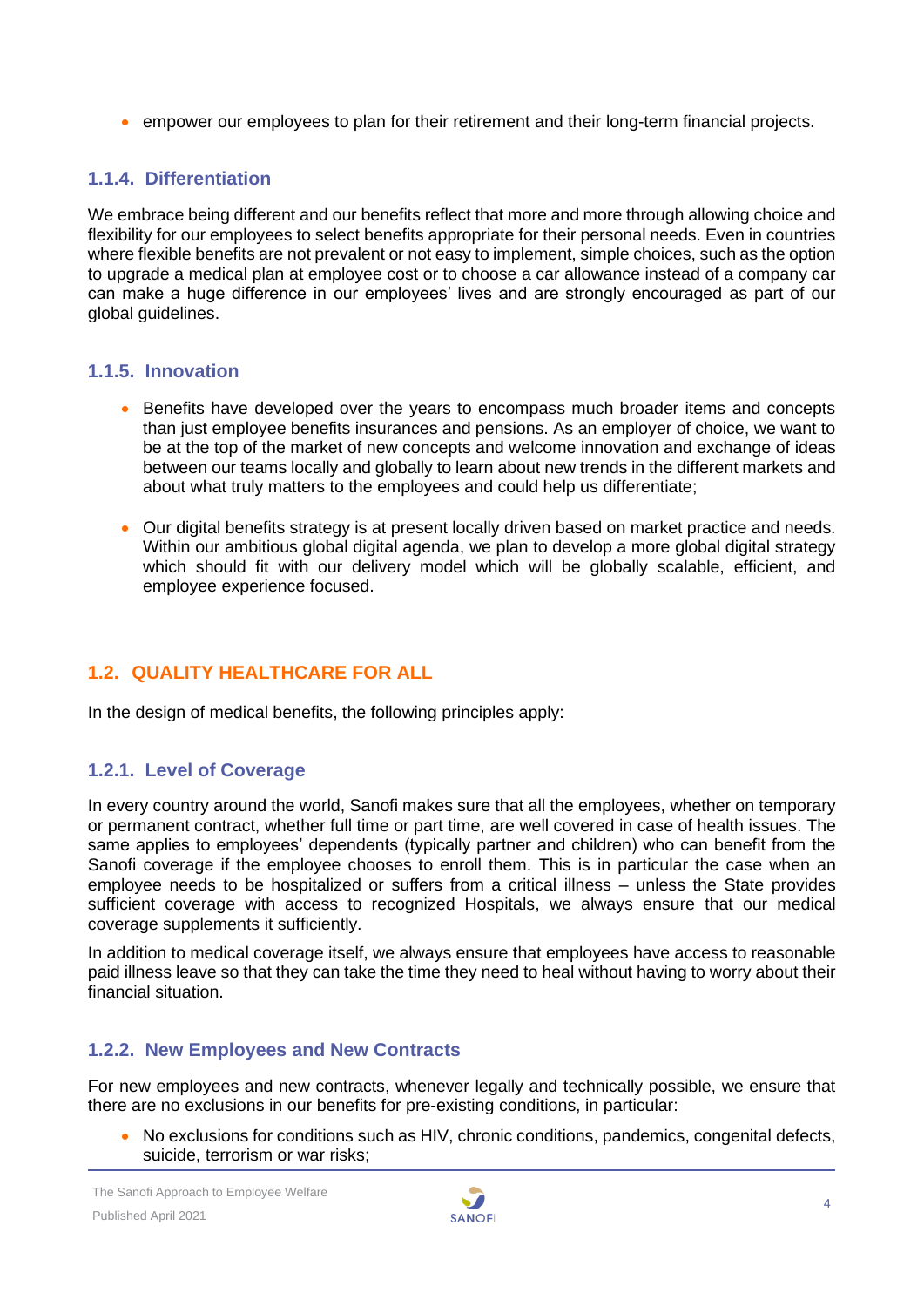- No medical questionnaires or medical examinations for employees to obtain coverage except in cases where an employee is above a free cover limit defined in the local policy;
- Coverage should be complementary to the social security system where possible in each country and not be intended to replace the benefit.

# **1.2.3. No Discrimination in our plan design**

The design of our employee benefit programs avoids any sort of discrimination where legally possible:

- Healthcare programs are in nearly all of our countries extended to all Sanofi employees at the same level for all unless strong market practice contradicts this rule;
- We are working on ensuring that our policies generally aim at being inclusive: any policy covering spouses (medical) should also enable to cover / define as beneficiaries broader domestic partners, including same sex partners (unless legally forbidden).

#### **1.2.4. Financing employee benefits through our captive insurance company**

We try to reinsure as many policies as possible through our employee benefits captive insurance company. Through this approach, Sanofi is able to influence on the terms & conditions of the contracts which results in the following:

- An improved quality of benefit design aligned to Sanofi's specific needs with a leading insurer in the marketplace, allowing for tailored coverage even in smaller countries;
- Easier and mostly full waiver of pre-existing conditions and exclusions;
- Guaranteed coverage. The Captive never refuses coverage to a Sanofi employee;
- Lower costs for employees as the cost of the premium is also partly supported by them in countries where market practice or if they purchase additional coverage. Our Captive is on a no profit – no loss basis;
- When budget permits, countries where needs are identified by the Captive Board will get allocated a budget to fund wellness initiatives that will help improve the health of employees.

#### <span id="page-4-0"></span>**1.3. BEING THERE FOR OUR EMPLOYEES IN CASE OF CRITICAL LIFE EVENTS**

Death or Disability cases cause a major distress to our employees and/ or their families. While we cannot control these unfortunate events, as a responsible employer we ensure that all our countries provide a good level of benefits in line with the Sanofi standards in such situations. In nearly all of our countries, we provide at least 2 annual base salaries in case of death or disability – in many countries the level of coverage is higher than this based upon market practices and norms.

Similarly to the healthcare coverage, the principles of non-discrimination and avoidance of exclusion of employees with pre-existing conditions apply, and so does the financing through the Captive whenever possible to allow us full control over the coverage of our employees and to ensure that no employee, whatever his/her situation is, finds himself or herself uncovered.



To strengthen support for Sanofi employees, "Enfants de Sanofi", a non-for-profit organization under the French law was founded in 1993 by both Sanofi and employees. Its purpose is to help employees' children who are experiencing difficulties such as medical problems, social troubles, or educational difficulties.

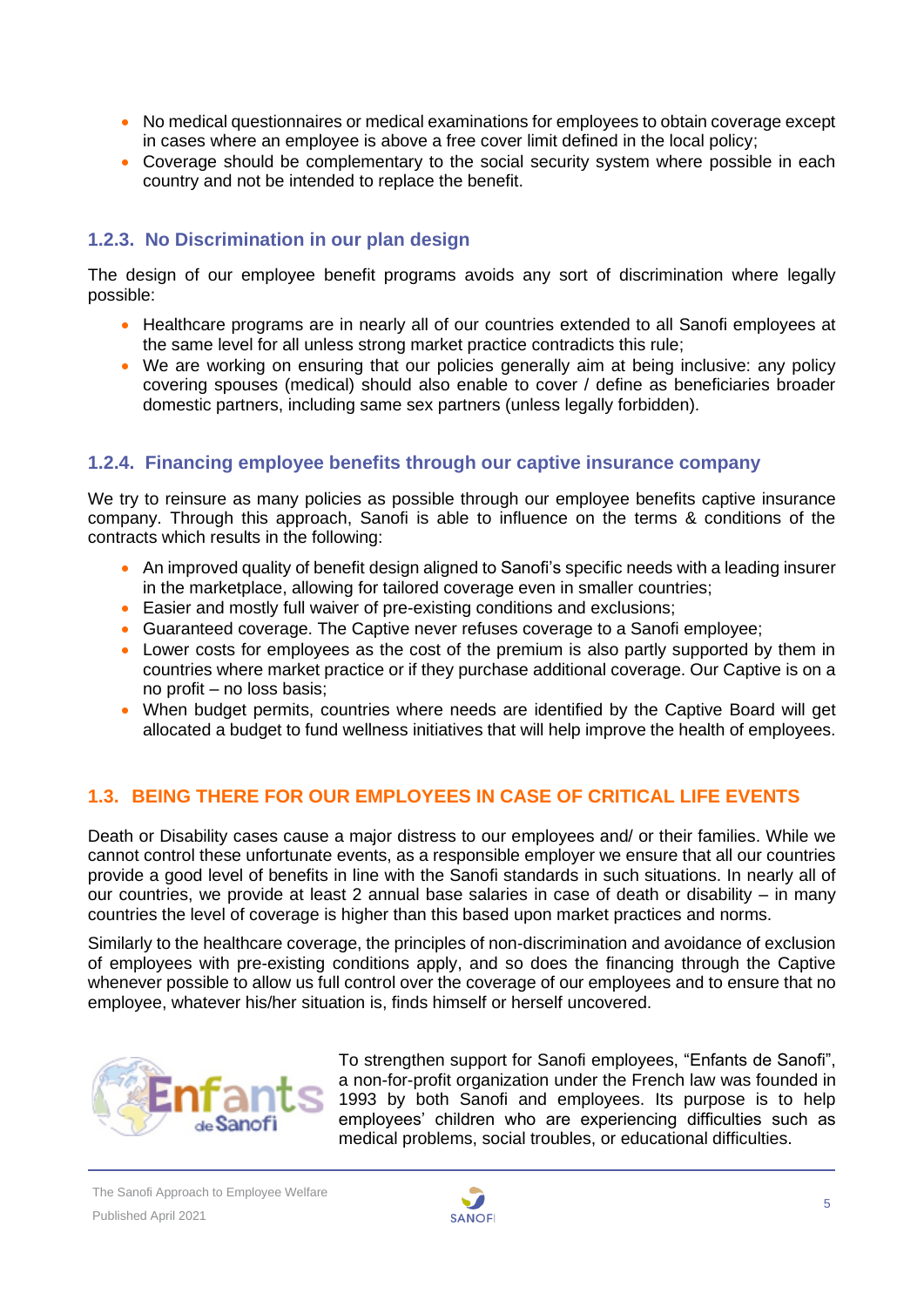The program provides individual support to families worldwide. It also carries out collective actions within Sanofi subsidiaries, which are tailored to meet local needs through health programs and education & awareness campaigns.

*For more information, see the [Enfants de Sanofi's](https://www.sanofi.com/-/media/Project/One-Sanofi-Web/Websites/Global/Sanofi-COM/Home/common/docs/our-responsibility/documents-center/factsheets-pdf5-2020/Enfants-de-Sanofi-Annual-Report-2019.pdf?la=en) annual report*

#### <span id="page-5-0"></span>**1.4. PROVIDING ACCESS TO HIGH QUALITY & LOW-COST PENSION ARRANGEMENTS**

As for all other benefits, Sanofi ensures that when it comes to pensions, our offering is competitive and supports the employees to better plan their retirement and ensure reasonable revenue as they end their career. While we at present don't offer retirement plans where it is not market practice, Sanofi encourages the establishment of employee sponsored pension savings programs if those can be set up in a tax efficient way for the employees.

Our pension plans are defined contributions in nature whenever possible and we apply the following rules to the contributions level:

- Employer contribution levels are set at a market competitive level.
- Where possible, employees are enrolled in a plan automatically unless they specifically "opt out" of participation. In case of employer matching plans, the default employee contribution is the one maximizing the employer match.
- As statutory pensions tend to decrease more and more, the employees are encouraged to voluntarily contribute to building their wealth through the Sanofi savings & retirement plans.
- As part of the company diversity & inclusion policy, if possible, countries should ensure that spouse pensions cover any domestic partners and not only spouses.

#### <span id="page-5-1"></span>**2. SUPPORTING THE MENTAL WELLBEING OF OUR EMPLOYEES**

Most of our affiliates (over 90%) have currently some wellbeing initiatives in place. Our aim is to achieve 100% by the end of 2022.

<span id="page-5-2"></span>16% of our countries have been recognized externally for their wellbeing strategy.

#### **2.1. OUR TAKE CARE & BWEL! PROGRAM**

The program is detailed in the separate "Health and wellness program in the workplace" factsheet and provides for all employees worldwide an access to a wide range of solutions and tools to support their wellbeing and prevent mental health issues.

#### <span id="page-5-3"></span>**2.2. EMPLOYEE ASSISTANCE PROGRAMS (EAP)**

Close to 70% of our employees worldwide have access to an employee assistance program where they are able to reach out if they need support. While the EAP is not the only tool we offer to employees in need, we are working on expanding it worldwide so that all of our employees have it as a minimum solution available when they need help.

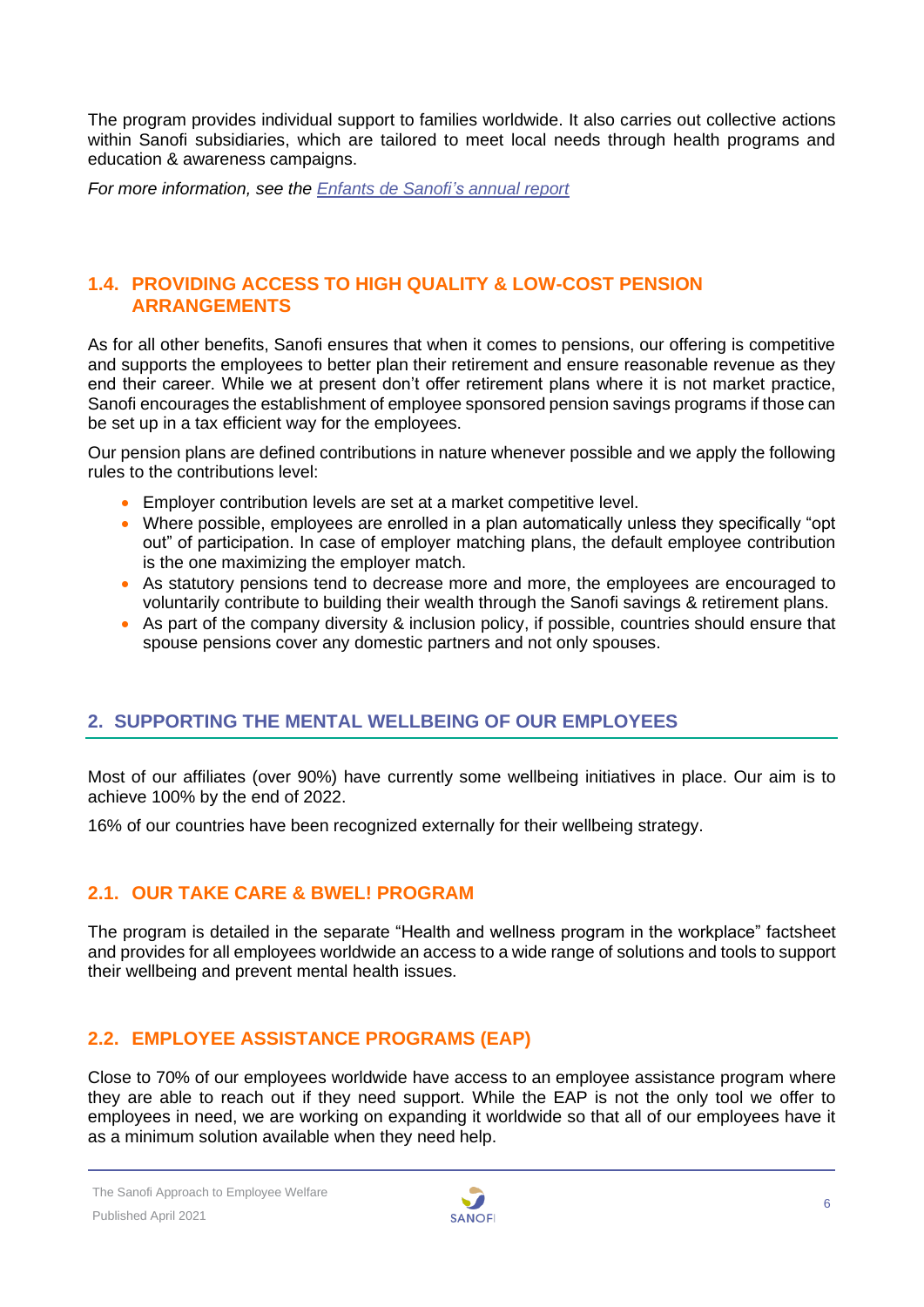# <span id="page-6-0"></span>**2.3. MENTAL HEALTH PREVENTION & SUPPORT**

Further tools supporting mental health prevention and assistance are available in our countries.

# **2.3.1.1. Mental Health First Aider Programs**

Mental Health First Aider Programs are in place in some countries, for instance in Australia or UK. They include an internal coaching program to provide to employees initial support based on nonjudgmental listening and guidance. Coaches are volunteering trained Sanofi employees with duty of confidentiality.

#### **2.3.1.2. Other mental wellbeing support initiatives**

Sanofi has won many awards over the years for its employee wellbeing strategies focusing on solutions that make our employees feel well, energized and engaged at work.

Some examples of programs that focus on our employees' mental wellbeing are:

- The Thrive program in USA:
	- Provides in addition to an EAP onsite counselors, daily mindfulness breaks, second opinion medical services, a mobile app with emotional support on demand, a mental health education platform and a digital family support platform.
- The Life Program in Australia:
	- 8 choices of on-site coaching modules: positive emotions, engagement, meaning, accomplishment, relationships, art of mindfulness, leadership using strengths and thriving through adversity
	- Sessions lead by Learning & Development teams
	- Mental health first aiders program
	- $>$  EAP
- The China wellbeing program:
	- $>$  Employee assistance program with 24/7 hotline, newsletters on mental health and a mental health survey provided twice a year
	- Mental health management workshops on:
	- **Family relations topics**
	- Career development and issues
	- Stress management
- The France wellbeing program:
	- > Employee assistance program
	- $>$  Psychosocial risks program with a strong prevention module and tracking of such risks
	- Mental health awareness trainings and webcasts
	- > Specific management trainings

During the Covid19 pandemic crisis, a campaign has been launched to support employees during these difficult times through:

• The Executive Committee recognizing the difficulties employees with young children had to face combining work and family and providing great understanding for their situation and their limited availability

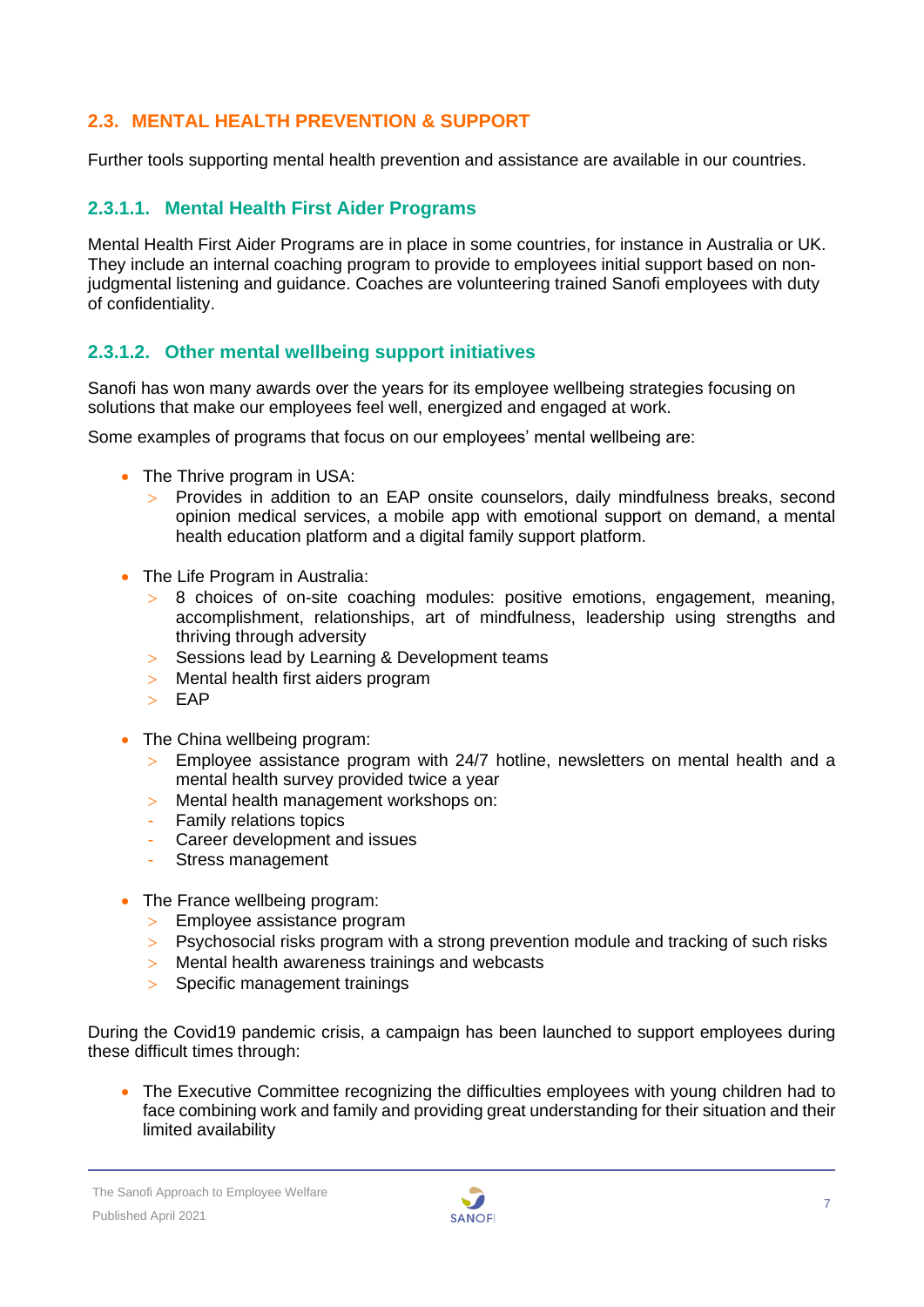- Encouraging employees to take time for themselves and have a walk outside even during working hours to stretch and take fresh air
- Encouraging all to have regular catch-ups to check on each other and make sure no one feels isolated
- Regular tips and communications from the Take Care & Bwel! Team on how to stay healthy, deal with the crisis, and keep busy through nice and relaxing activities during lockdown.
- In terms of financial wellbeing, all the employees worldwide continued to be remunerated at 100% of their salary, even when only able to temporarily work part-time.

# **2.3.1.3. Employee Wellbeing Surveys**

In many of our countries, we perform at least every 3 years surveys to evaluate the level of stress of our employees. We are currently working on making those surveys more systematic and more consistent from country to country to better assess the success of our existing programs and those to come.

#### <span id="page-7-0"></span>**3. SUPPORTING THE PHYSICAL WELLBEING OF OUR EMPLOYEES**

# <span id="page-7-1"></span>**3.1. OUR TAKE CARE & BWEL! PROGRAM (TCBW)**

The program is detailed in the separate "Health and wellness program in the workplace" factsheet and allows for all our countries worldwide to have a minimal wellbeing strategy in place. In addition to the mental health prevention components, it also provides useful guidelines to countries to ensure the physical health through its "eat well!" and "move often!" pillars.

#### <span id="page-7-2"></span>**3.2. PHYSICAL HEALTH PROMOTION CAMPAIGNS**

We generally publish on our sites a lot of campaigns to stay fit, either through the TCBW program or other local initiatives. With the Covid19 crisis, those on-site communication have become increasingly digital to ensure that our employees in the difficult permanent home-office set up stay healthy. Regular tips are shared to help the employees take care of their physical wellbeing.

#### <span id="page-7-3"></span>**3.3. KEEPING OUR EMPLOYEES FIT**

In many of our big sites where the infrastructure allows for it, we provide sport facilities, or alternatively arrangements with external sport facilities so that the employees can benefit from reduced subscription rates.

We also organize regular sport events with team building features everywhere around the world (e.g. walking challenges).

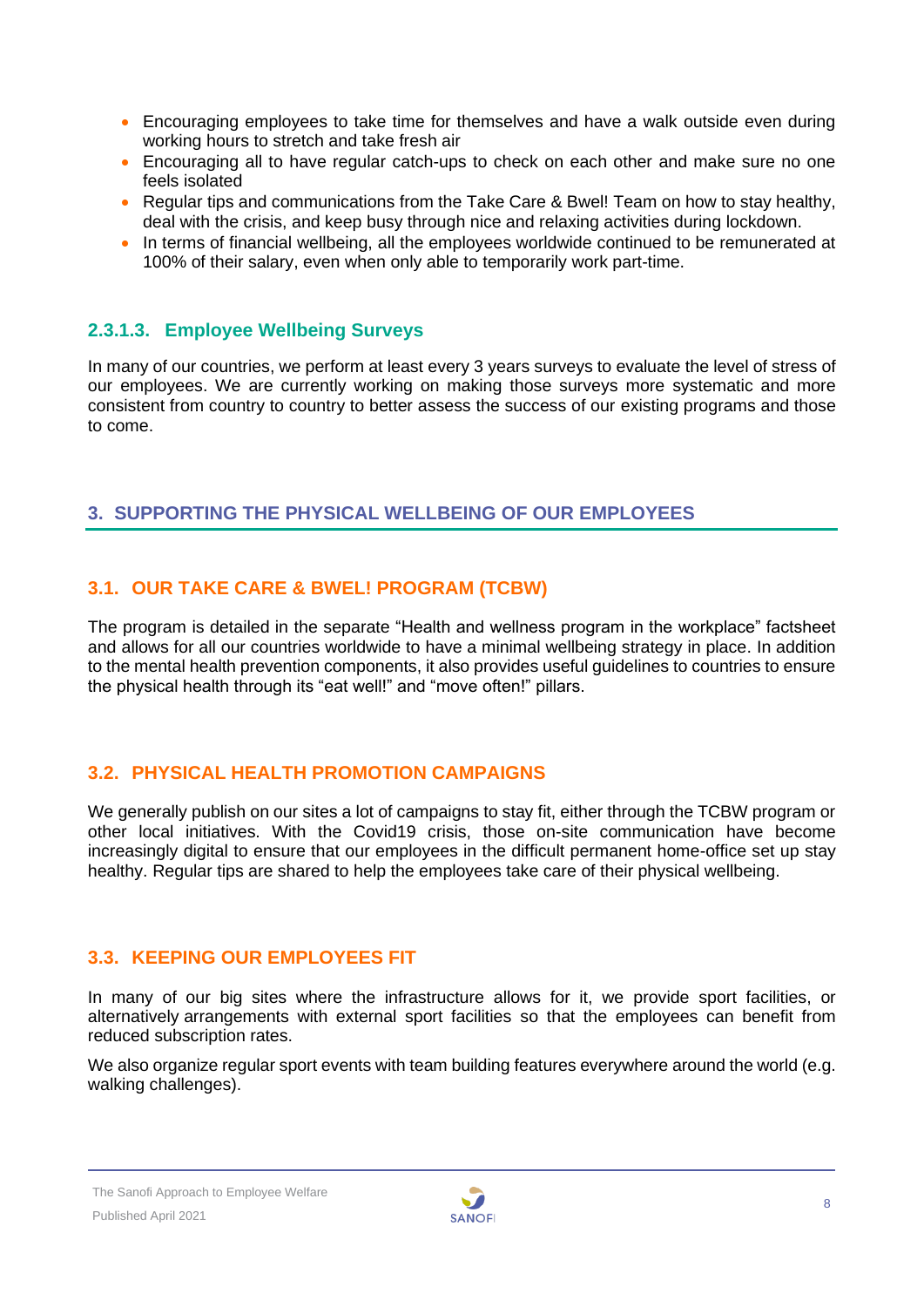#### <span id="page-8-0"></span>**3.4. VACCINATION CAMPAIGNS**

As a traditional vaccine business, we provide access in the vast majority of our locations to onsite flu shots, or alternatively ensure those are reimbursed to our employees.

As the Covid19 crisis is evolving and the possibility to vaccinate increases, we also offer the opportunity on more and more of our sites to vaccinate employees in accordance with the government guidelines in terms of eligibility.

#### <span id="page-8-1"></span>**4. PROVIDING A SUPPORTIVE WORKING ENVIRONMENT**

# <span id="page-8-2"></span>**4.1. SUPPORTIVE WORKPLACE ENVIRONMENT**

Sanofi has over the time built very strong facility management teams who ensure that our workplaces around the world maximize our employees' wellbeing through:

- Maximal safety
- Optimized space to exchange new ideas and have necessary meetings
- Optimized space to allow the employees to focus on their work and have sufficient privacy even under an Open Space set-up
- Areas to relax (quiet rooms) or have a well-deserved break (cafeterias)
- <span id="page-8-3"></span>• Areas to have lunch in the vast majority of our facilities (canteens or cafeterias)

#### **4.2. SUPPORTIVE WORKING CULTURE**

As we are operating a full transformation of our company, Sanofi focuses a lot on the working culture to make it supportive, inclusive and empowering for the employees. Most of the initiatives are currently developed at the global level with a local deployment.

In many countries, including our biggest locations such as France and United States, we provide managers training to raise awareness around mental health.

#### <span id="page-8-4"></span>**4.3. BUILDING A DIVERSE AND INCLUSIVE CULTURE FOR OUR EMPLOYEES**

#### **4.3.1. Our diversity and inclusion vision**

We want to make an impact in the world through who we are, what we do, and the way we do it. And we recognize that the only way to really do this, is to do it together and by being all in.

That's why we believe that our leaders and teams must reflect the vibrant diversity of the communities we serve so that we are able to act for our patients and customers in a way that makes a difference through our diversity of thought. We want to create a safe and inclusive space where everyone feels they can bring their best selves so that we unleash the full creative potential of individuals and teams. And we think our impact should go beyond our four walls and extend to the communities in which we live and operate.

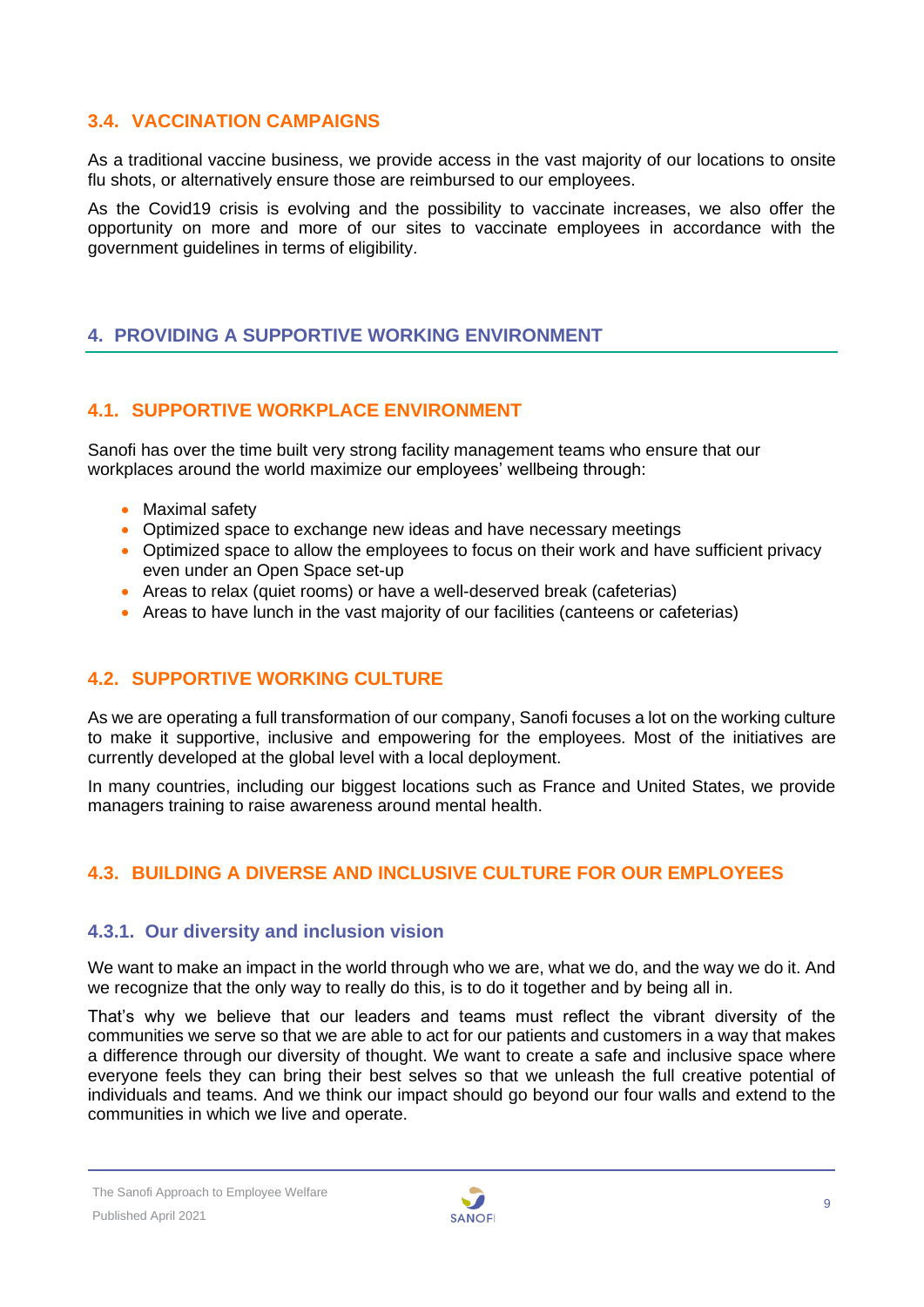Diversity & Inclusion (D&I) is part of our larger Play to Win strategy, helping us reinvent how we work and driving our cultural transformation. In this new strategic context, the timing was right to evolve a more global, far-reaching approach to D&I. And to do this with people from all over the Sanofi world: co-created and co-owned so that it can be co-led.

Our approach to D&I is fully integrated with our people strategy and our commitment to society because we're putting our people at the center. We want them to thrive in an inclusive culture where they can have the best employee experience, boosting their sense of pride and belonging. Also, our social impact strategy will be integrated into our leaders' career development worldwide, ensuring a mindset that fosters diversity and inclusion throughout the company. This is how we'll attract and retain the best talent and build our competitive edge, our diversity edge.

The business and societal advantages that come from a diverse workforce and inclusive environment are well established: Diverse teams make better decisions, are more creative, and deliver better outcomes with a better bottom line. A diverse and inclusive culture also impacts how we engage with the communities we serve.

# **4.3.1.1. Our diversity and inclusion strategy**

Our D&I strategy is focused on impact – impact on our workforce, our workplace, and our marketplace so that we leverage the power of our collective difference. And we know that the best way to deliver impact is together. Together as an organization with our people, our suppliers, our stakeholders, and society at large. Together we will deepen our understanding by having constant conversations that drive greater equity for five key strands of diversity (Gender, Race/Ethnicity, Faith, LGBTQIA+, Age and Disability). We will ensure that anti-racism is a systemic part of our organization and is reflected in everything we do, making sure we maintain local relevance.

This strategy is about doubling down on our efforts, leaning into our challenge, and truly going all in.

We will enable stronger outcomes across three key pillars by 2025:

- Building representative leadership (which is our workforce):
- Creating a work environment where we can all bring our best selves (which is our workplace);
- Engaging with our diverse communities (which is our marketplace).

#### **4.3.2. Parental leaves**

Building a truly inclusive company culture also means for Sanofi offering equal opportunities to focus on work, but also to focus on private life when needed. We do believe that treating women and men equally also means giving both the chance to enjoy their children in the first months of their lives as they are the most vulnerable. We have started working on the design of parental leaves in our countries and offer as much as 6 months in Latin America independently of the gender as an example of our commitment to true inclusion. Other key countries such as the US, Germany and Spain offer 8 weeks of paternity leave.

We also are working on a global parental leave policy to be implemented in the near future.